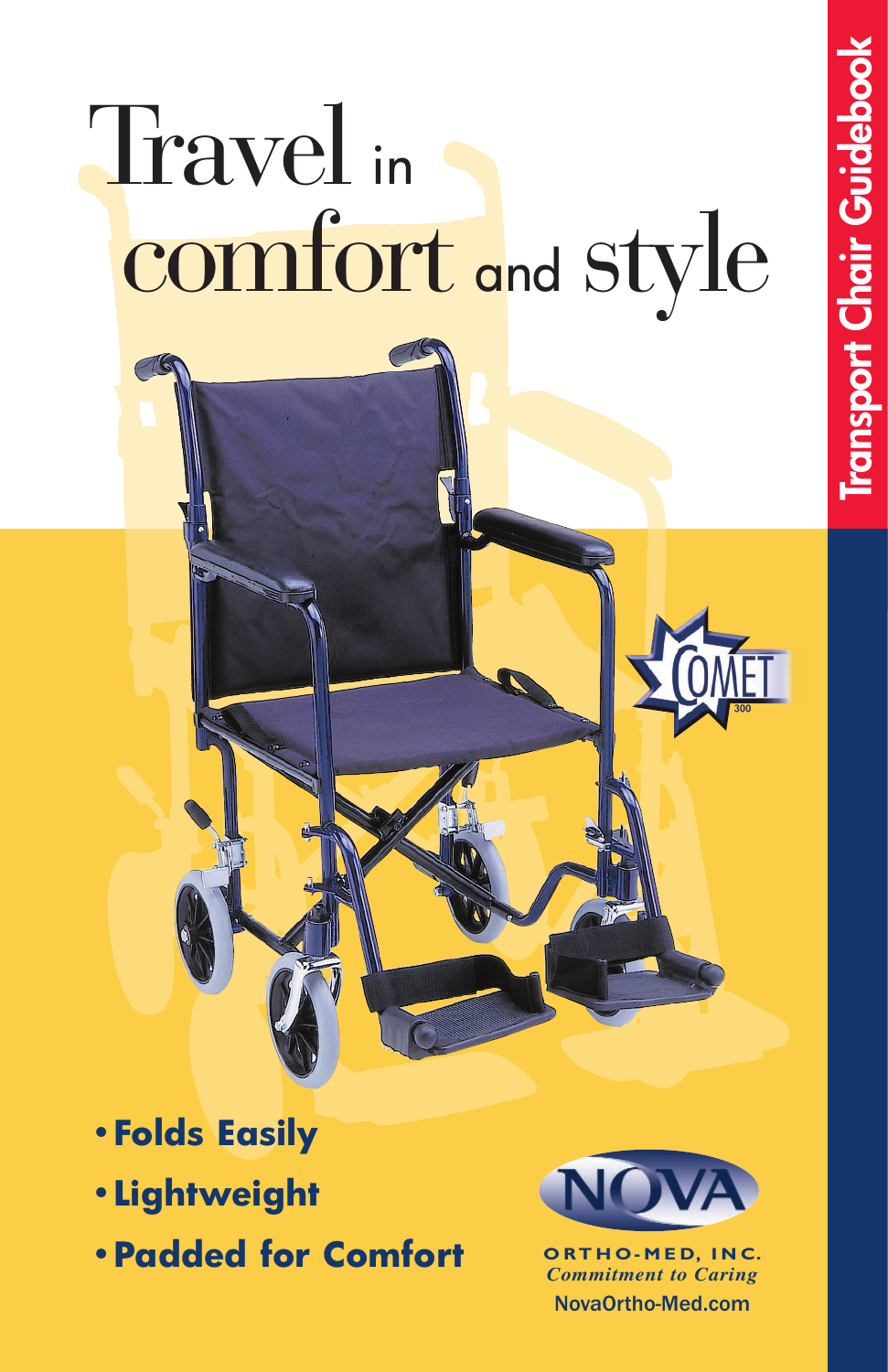#### WARNING

**DO NOT ADJUST, MAINTAIN OR OPERATE THIS TRANSPORT CHAIR WITHOUT READING, UNDERSTANDING AND FOLLOWING THE PROPER INSTRUCTIONS INCLUDED WITH THIS PRODUCT.**

- ▶ This transport chair has not been approved as a seat surface to be used within a vehicle.
- Do not operate this wheelchair on streets or roadways.
- ▶ Do not attempt inclines unassisted.
- **Engage the wheel locks upon entering or leaving the wheelchair.**
- Wheelchair must be on a level surface when transferring user to or from seat.
- $\triangleright$  Footrests should be no less than 2<sup>1/2</sup> inches from the floor.
- Do not stand on or put pressure on footrests when entering or exiting the wheelchair.
- Do not lean over the top of the wheelchair back. This can cause the wheelchair to tip over.
- Do not use the wheel locks to slow your descent down an incline.
- ▶ When going down an inclined, changing directions can cause instability.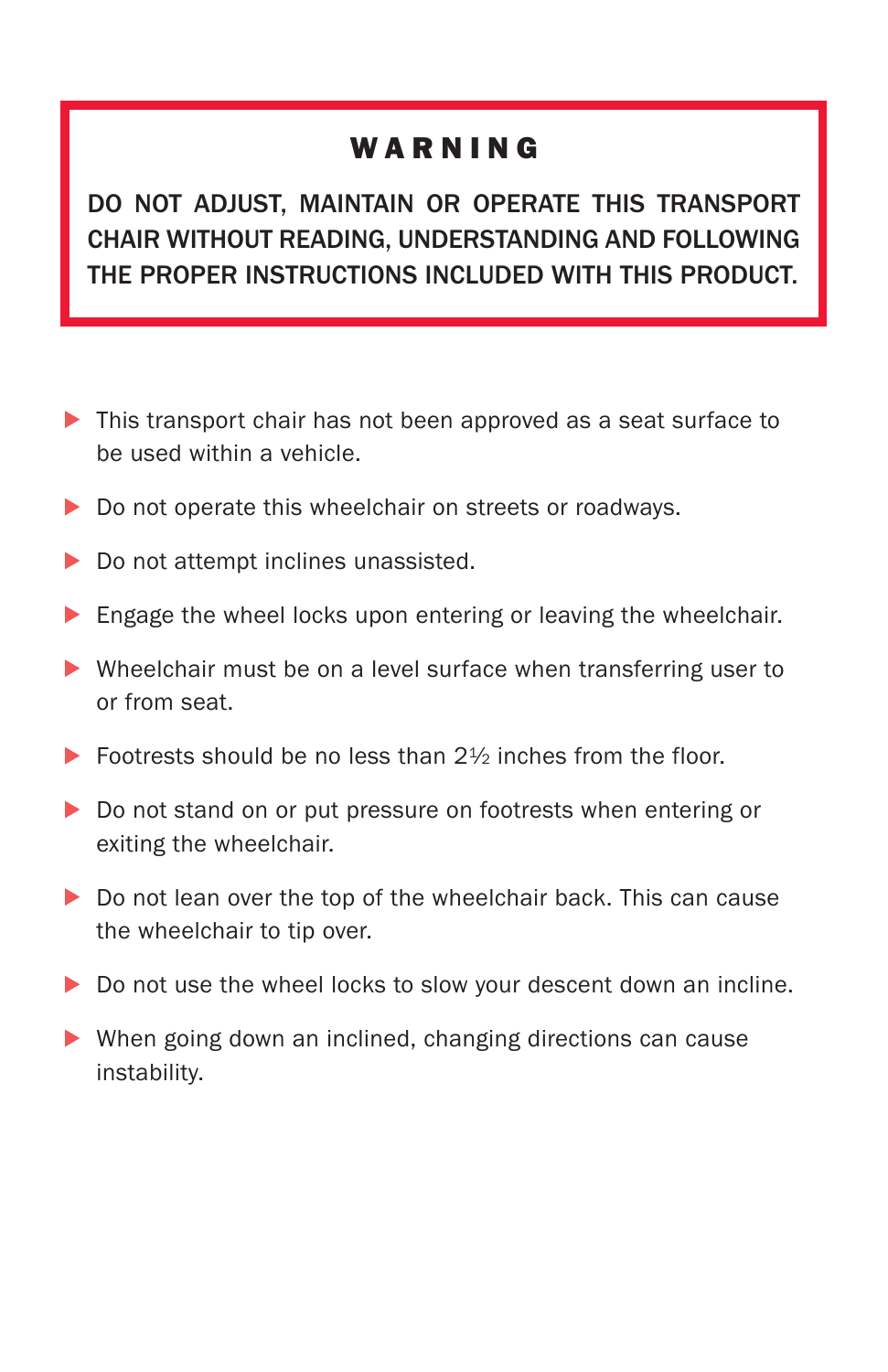## **Comet Series**

Quick Release Fold-Down Back

> Locking Rear Wheels

> > Adjustable hex screw

Folds quickly for easy transport and storage Folding straps

Non-skid footplates

Padded Upholstery & Armrests

> Removable footrests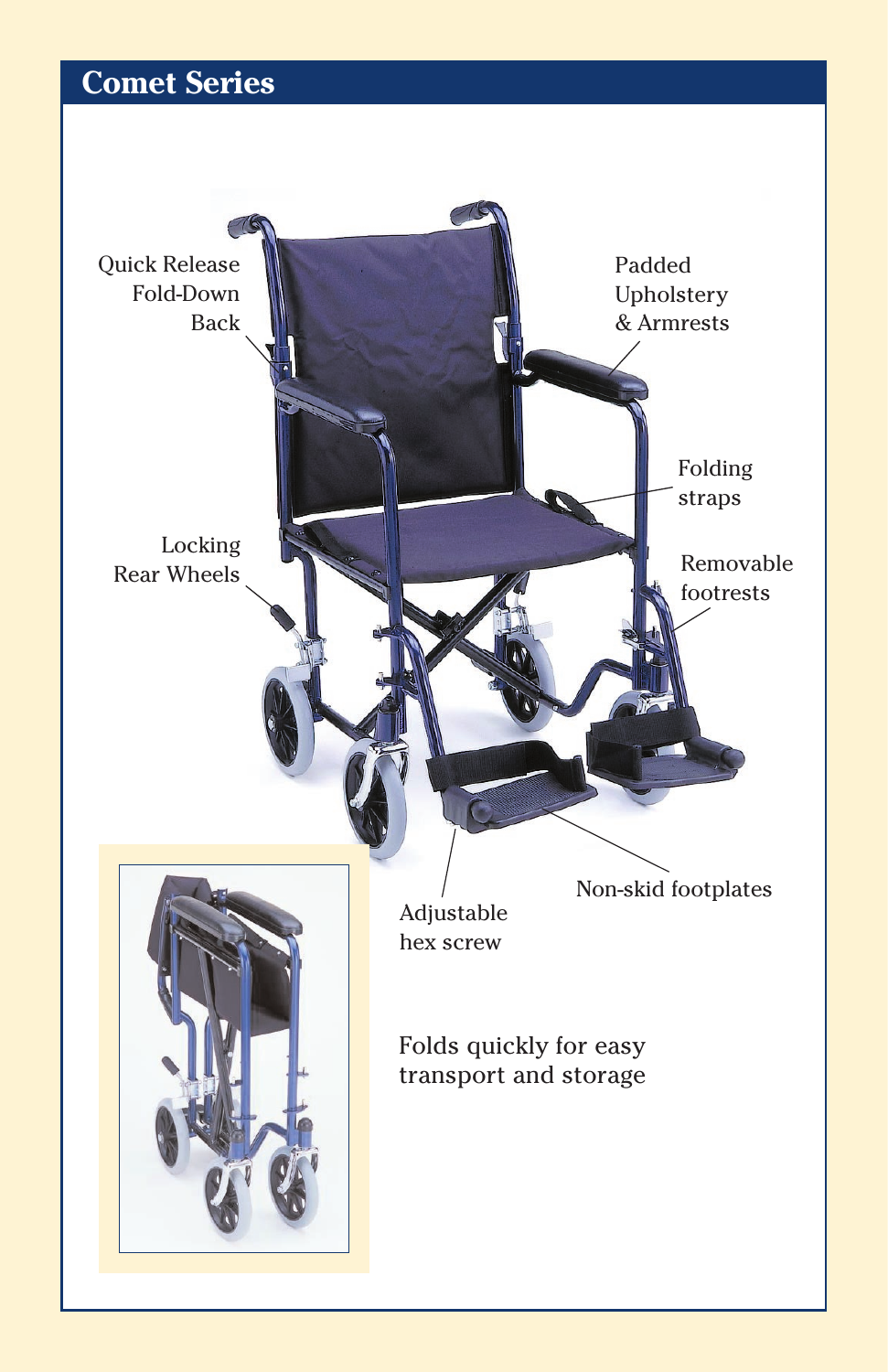#### **Usage Instructions**

# **To Open**

- 1. Pull armrests apart to unfold chair.
- 2. Swing folded-down back up and lock upright into place on back supports.
- 3. Attach footrests on each side by inserting the holes onto the vertical pegs of the frame. Swing footrests inward to lock in place.

# **To Fold**

- 1. Push button release on both back uprights to fold back down behind chair.
- 2. Pull folding straps on outer seat edges towards each other to fold chair.
- 3. To remove footrests, pull silver release lever to unlock. Lift the footrests off the hooks.

# **To Transfer Patient**

- 1. Push forward on brake handle to lock rear wheels and secure chair from rolling.
- 2. Swing footplates up to outer sides or turn both footplates upward to a vertical position.

# **To Adjust Length of Footrests**

- 1. Locate tool wrench included with the footrests.
- 2. Turn wheels so they are in the "wheeled" position (as pictured).
- 3. Use the tool wrench to slightly loosen the silver hex screw located on the bottom of the footrests by turning the screw left.
- 4. Pull on the footplate to desired length. Footrests should be a minimum of  $2\frac{1}{2}$ " from the ground to ensure proper clearance.
- 5. Re-tighten the hex screw.
- 6. Repeat on other side.